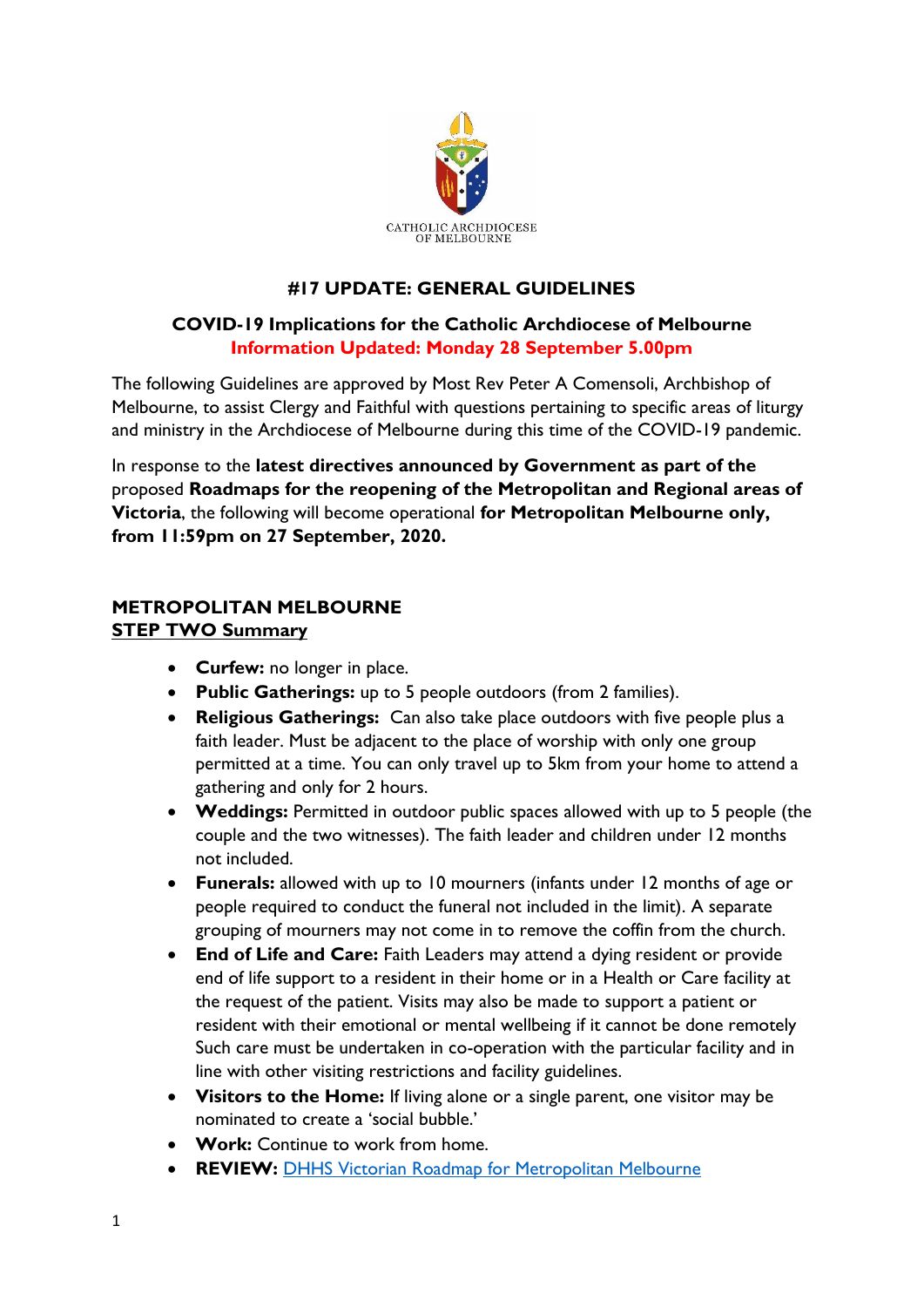**Under no circumstances should anyone awaiting test verification, including Clergy (even without presenting symptoms) attend a church or parish setting until a diagnosis is confirmed. Additionally, under no circumstances should anyone attend who is closely connected to people who are awaiting test results or who have tested positive.**

# **STEP TWO – Metropolitan Melbourne**

**All Victorians over the age of 12 must wear a face covering whenever they leave their home, unless a medical exemption applies.**

#### **As of 11.59pm Sunday 27 September 2020 and until otherwise directed:**

- **•** All places of worship including churches, adoration chapels and other church buildings used for public prayer and religious services are to remain closed except for permitted ceremonies.
- **• RELIGIOUS GATHERINGS:** permitted with a limit of five people, plus one faith leader. Must be adjacent to the place of worship with only one group permitted at a time. You can only travel up to 5km from your home to attend a gathering and only for 2 hours. Signage, directions and sanitising stations must be clearly available. Contact Records must be kept
- **WEDDINGS:** permitted in outdoor public spaces with a maximum of 5 attendees, including the couple and two witnesses, but not including the celebrant. Children under 12 months are also exempted from the number. Weddings do not need to occur proximate to a place of worship.
- **FUNERALS:** will be limited to 10 mourners **(infants under 12 months of age not included in this number)**. A separate grouping of mourners may not come in to remove the coffin from the church. You can travel to a funeral outside of metropolitan Melbourne. Restrictions apply based on the location of the funeral, and limits to numbers also apply.
- **BAPTISMS:** may be celebrated under the outdoor gathering limits. Note specific hygiene around use of oils and water (refer further in these Guidelines). This allows for 5 people including the faith leader outdoors (a child under 12 months not included), meeting all hygiene and distancing precautions and recording names and contact details of all present.
- **LIVESTREAMING:** a limit of 5 in total may be present, including the celebrant.

#### • **VISITATIONS:**

 **Homes:** Under Stage 4 restrictions, faith leaders may visit someone in their home on request to share spiritual ministry (or equivalent religious services) to provide care and support to a person who is at the end of their life. It is critical measures like face coverings and physical distancing are observed, and that the travel to the person's home and the visit are limited to what is reasonably required and necessary (e.g. only required attendees should visit and just for the service).

#### **Hospitals or Care Facilities:**

 Under Stage 4 restrictions, faith leaders may visit someone in a hospital or care facility to share spiritual ministry (or equivalent religious services) to those who are at the end of their life, or if it would support a patient or resident with their emotional or mental wellbeing, in line with other visiting restrictions and if this support cannot be provided remotely. It is important to note that strict limits on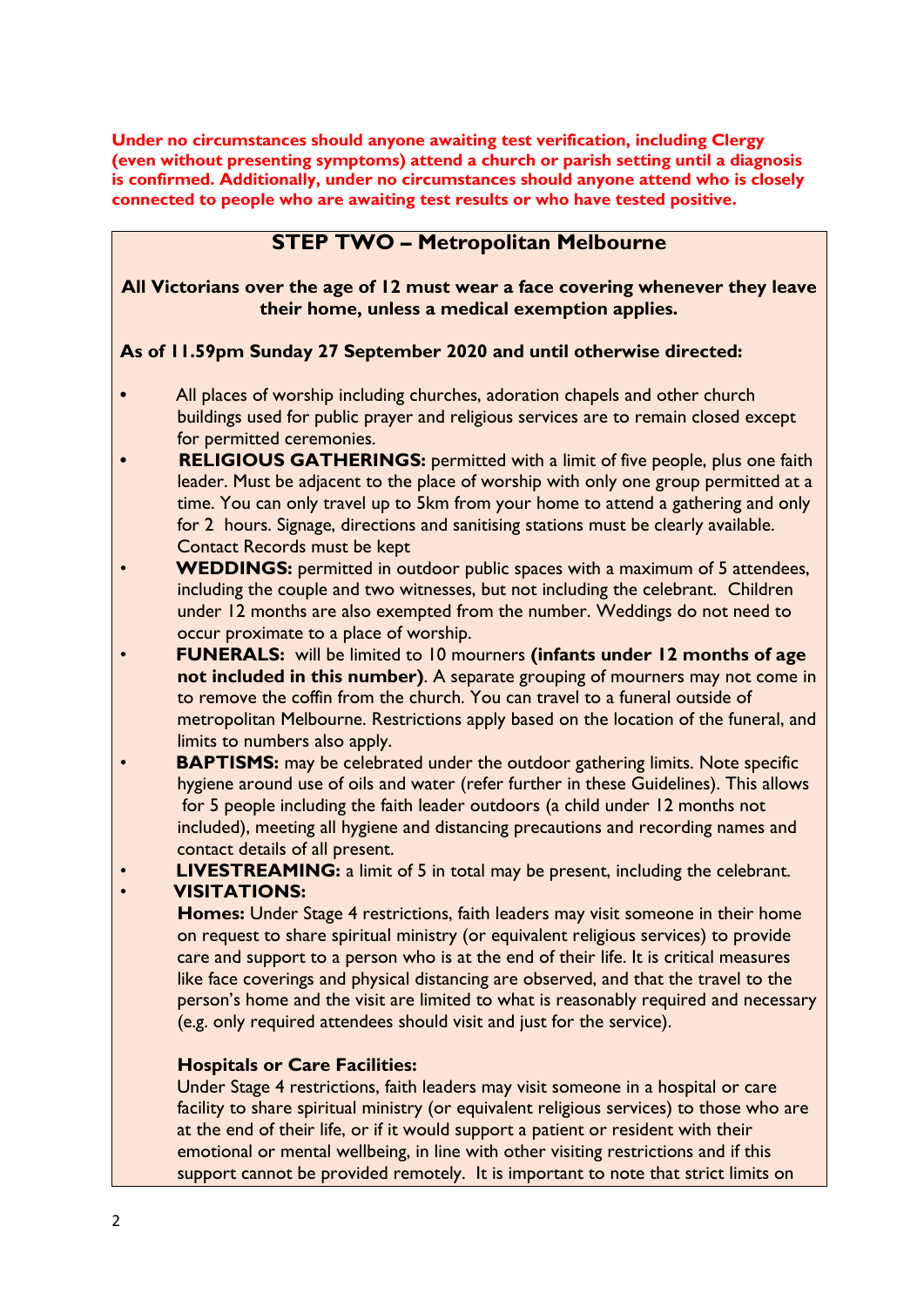visitors apply in these circumstances. It is critical measures like face coverings and physical distancing are observed and these visits are limited to what is reasonably required and necessary (e.g. a visit has been requested by a patient). Such services can also be provided using video or live streaming, depending on religious tradition. • **If you can work from home, you must do so.**

All requirements around hygiene and distancing must be met, along with the collection of contact details.

# **STEP THREE – Regional Victoria (inc. Mitchell Shire)**

**All Victorians over the age of 12 must wear a face covering whenever they leave their home, unless a medical exemption applies.**

**As of 11.59pm Wednesday 16 September, 2020 until otherwise directed:**

- **PLACES of WORSHIP:** Places of worship can open for private worship for households and people who are in a bubble together (up to five people).
- **OUTDOOR RELIGIOUS GATHERINGS**: of up to **10 people, plus 1(one) faith leader**, proximate to a place of worship, are allowed. Signage, directions and sanitising stations must be clearly available. Contact Records must be kept.
- **WEDDINGS:** will be limited **to 10 people**, including the couple and the two witnesses. The celebrant and children under 12 months of age are not included in this number.
- **FUNERALS:** will be limited **to 20 mourners** plus the minimum number required to conduct the funeral. Children who are under one year of age are not counted in the 20 person limit. You can travel to attend a funeral.
- **BAPTISMS:** may be celebrated under the outdoor gathering limits, or worship for households or 'social bubble' direction. Note specific hygiene around use of oils and water. This allows for eleven people including the celebrant outdoors and five people including the celebrant indoors (a child under 12 months not included), meeting all hygiene and distancing precautions and recording names and contact details of all present.
- **LIVESTREAMING:** a limit 5 in total may be present, including the celebrant.

#### • **VISITATIONS:**

 **Homes:** Faith leaders may visit someone in their home on request to share spiritual ministry (or equivalent religious services) to provide care and support to a person who is at the end of their life. It is critical measures like face coverings and physical distancing are observed, and that the travel to the person's home and the visit are limited to what is reasonably required and necessary (e.g. only required attendees should visit and just for the service).

# **Hospitals or Care Facilities:**

 Faith leaders may visit someone in a hospital or care facility to share spiritual ministry (or equivalent religious services) to those who are at the end of their life, or if it would support a patient or resident with their emotional or mental wellbeing, in line with other visiting restrictions and if this support cannot be provided remotely. It is important to note that strict limits on visitors apply in these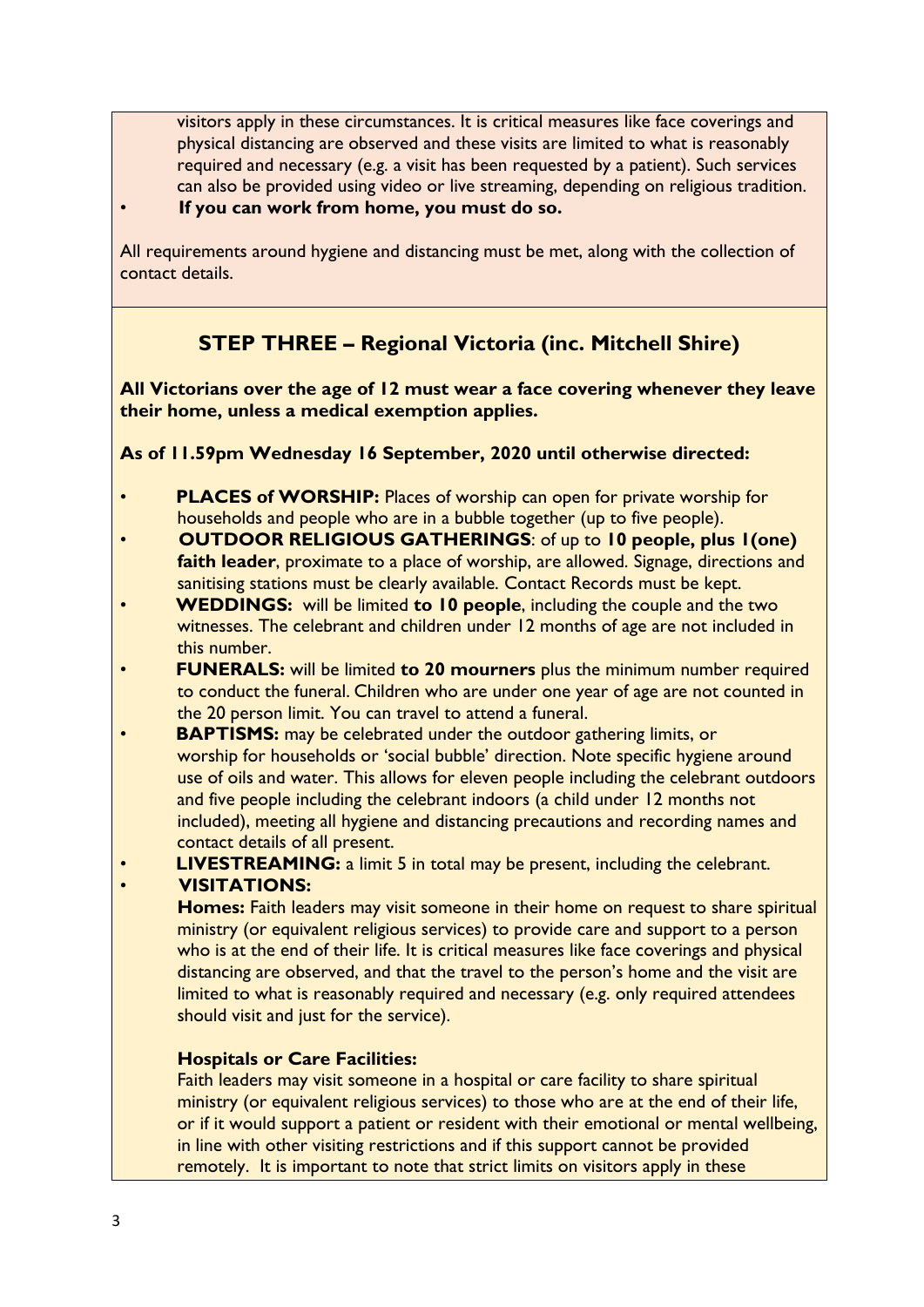circumstances. It is critical measures like face coverings and physical distancing are observed and these visits are limited to what is reasonably and necessary (e.g. a visit has been requested by a patient). Such services can also be provided using video or live streaming, depending on religious tradition.

#### **• If you can work from home, you should continue to do so.**

All requirements around hygiene and distancing must be met, along with the collection of contact details.

# **GENERAL LITURGICAL GUIDELINES – Face coverings:**

These Liturgical Guidelines are intended to assist Clergy and faithful in the reverent and joyful celebration of Holy Mass while maintaining the health and safety precautions offered through health and government authorities. It is by carefully observing the directives and precautions outlined in this document that the celebration of Mass, even with the limitations of restrictions now in place can take place prudently. We look forward to gathering together with all our people to safely celebrate the Eucharistic Sacrifice, but in the meantime we will follow these guidelines with diligence, using common sense and respect for others.

If there are difficulties maintaining any of the following directives, then Masses should be suspended.

## **FACEMASKS and SANITISING**

#### **Outdoor Masses, Funerals, Weddings, Baptisms, and Live-Streaming.**

- For Clergy: Masks should be worn as you enter for Mass. They may be removed during the celebration of Mass, but are to be placed back on for the distribution of Holy Communion and at the conclusion of Mass as you process out.
- All present in the worship space –including musicians, technicians for live streaming, and cleaners and musicians, MUST wear masks at all times as per the DHHS Guidelines.
- Sanitiser must be used regularly throughout the Liturgy and celebrants must visibly sanitise before and after the distribution of Holy Communion.
- Masks must be available. If anyone does not have one, or there is not one available, they cannot participate or enter the church.
- All hygiene and distancing regulations must continue to be met as per the general guidelines below

# **LITURGY OF THE WORD**

- The reader may lower his/her mask for the readings. This applies as well for the Universal Prayer.
- This same direction is extended for a cantor (or singers where further number permit): when the cantor is singing, the mask may be lowered. It must be worn at all other times.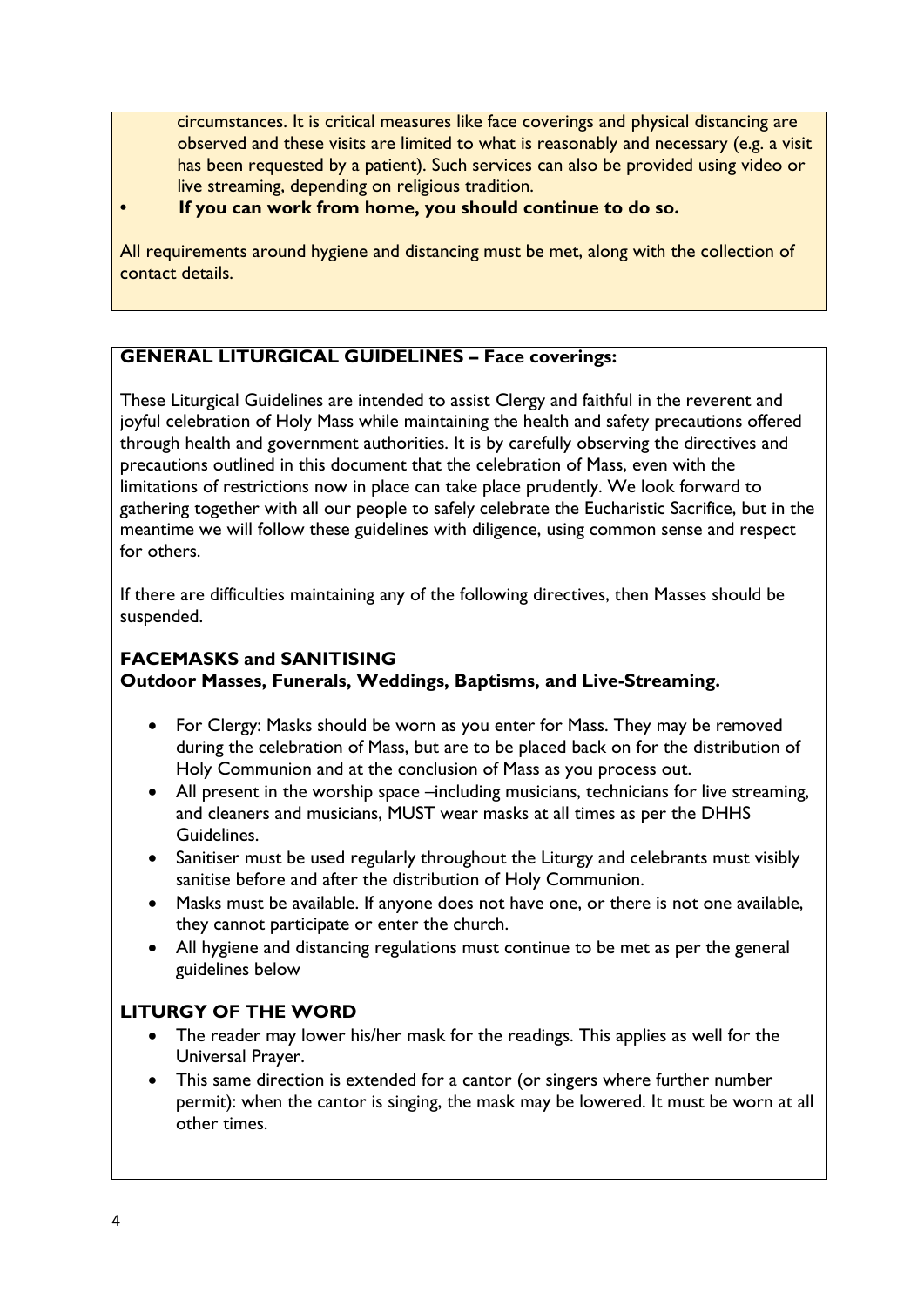## **LITURGY OF THE EUCHARIST**

• The hosts to be consecrated for the faithful should be placed on a separate Paten (or Ciborium) to the Paten holding the host that the priest will consume.

# **HOLY COMMUNION**

*The following information is designed to allow for the distribution of Holy Communion at Mass in a safe manner for both ministers and communicants. All liturgical norms that govern the ordinary distribution of Holy Communion are observed in these norms, preserving the integrity of the celebration and distribution of the Eucharist.*

With the movement for Metropolitan Melbourne to Step Two, and with the Third Step in place still for Regional Victoria, we are now able to gather in limited numbers and to again receive Holy Communion. Receiving Our Lord in this way is a moment of great significance and of personal intimacy with Jesus, and the Church wants to ensure it is done with dignity and respect. As Cardinal Sarah, Prefect of the Congregation for Divine Worship and the Discipline of the Sacraments recently wrote:

 *Aware that God never abandons the humanity He has created, and that even the hardest trials can bear fruits of grace, we have accepted our distance from the Lord's altar as a time of Eucharistic fasting, useful for us to rediscover its vital importance, beauty and immeasurable preciousness. As soon as is possible, however, we must return to the Eucharist with a purified heart, with a renewed amazement, with an increased desire to meet the Lord, to be with him, to receive him and to bring him to our brothers and sisters with the witness of a life full of faith, love, and hope.* **(***Let us return to the Eucharist with joy! Letter on the celebration of the liturgy during and after the COVID 19 pandemic.* (+Robert Cardinal Sarah, September 2020)

Cardinal Sarah also envisaged the need to put in place measures appropriate for this time:

*In times of difficulty (e.g. wars, pandemics), Bishops and Episcopal Conferences can give provisional norms which must be obeyed. Obedience safeguards the treasure entrusted to the Church*.

In light of this, and as a provisional measure for the time-being only, the Archbishop asks that Communion be distributed in the hand only (and not directly on the tongue), as a precautionary step to protect against COVID-19. This is not done lightly, because in normal circumstances the Church in Australia does not limit reception of the Sacrament to one way or another. **This is not a permanent situation, and will be reviewed at each significant change in the Victorian Roadmap. The Archbishop will lift this requirement at the earliest opportunity.** Catholics who do not feel able to receive the Sacrament in this way due to personal devotion or piety are to be respectfully encouraged to make a spiritual communion. You are reminded that in the case of serious sickness or end of life the Sacrament is available without restriction. In particular cases in which a communicant has some difficulty managing the mask and receiving Communion in the hand, please show pastoral care and utmost regard for them.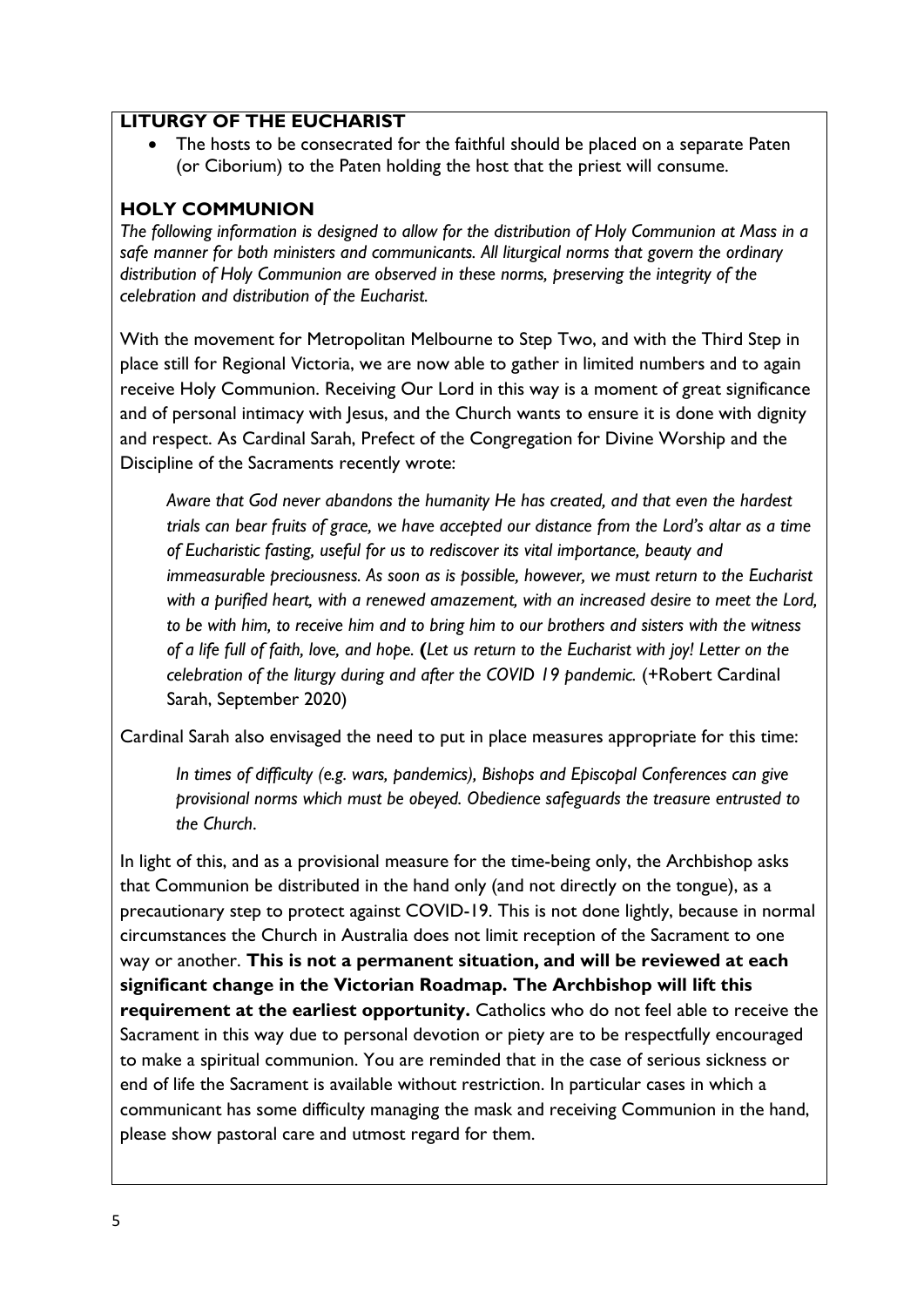- All worshippers are to wear a face covering or mask throughout the celebration of Mass and the other Sacraments.
- Instructions on receiving Holy Communion should be given to communicants at the time of the Fraction Rite.
- The following is recommended:

## **The Priest or (minister):**

- Sanitises hands before beginning distribution
- Wears a mask throughout distribution
- Each communicant comes forward to a place approximately 1.5 metres away
- Exchanges the dialogue, while both wearing their masks
- Places the host slightly above the outstretched and flat hands of the communicant
- Waits until the communicant has moved away before calling forth the next person
- Sanities hands after completing distribution

## **The Communicant:**

- Required distancing between communicants is maintained in the queue.
- Wears a mask.
- Sanitises hands at a dispensing station before coming to receive Communion.
- Engages in the dialogue and receives the host in the hand, while wearing the mask.
- Steps several metres to the side, and away from the priest.
- Removes one side of the mask to place the Host in their mouth with the other hand.
- Re-positions the mask.
- Returns to their seat via a different pathway.

**PLEASE NOTE:** It is advised that when live-streaming, reception of Holy Communion is done off-screen/video.

| <b>Priests Daily</b><br><b>Mass and</b><br>obligations      | • Daily Mass should be offered for all God's people, the faithful in<br>Melbourne, and the wider community.                                                                                                                                                                                                                                                                                                                                                                                                         |
|-------------------------------------------------------------|---------------------------------------------------------------------------------------------------------------------------------------------------------------------------------------------------------------------------------------------------------------------------------------------------------------------------------------------------------------------------------------------------------------------------------------------------------------------------------------------------------------------|
|                                                             |                                                                                                                                                                                                                                                                                                                                                                                                                                                                                                                     |
| <b>Places of</b><br><b>Worship and</b><br><b>Gatherings</b> | <b>Metropolitan Melbourne: Places of religion and worship</b><br>remain closed for both religious ceremonies and private worship,<br>except for funerals and the live streaming of Mass. Livestreaming<br>is limited to up to five people including the faith leader.<br>• Regional Victoria: Outdoor religious gatherings for up to 10<br>people plus a faith leader are allowed. Places of worship can open<br>for private worship for households and people who are in a<br>bubble together (up to five people). |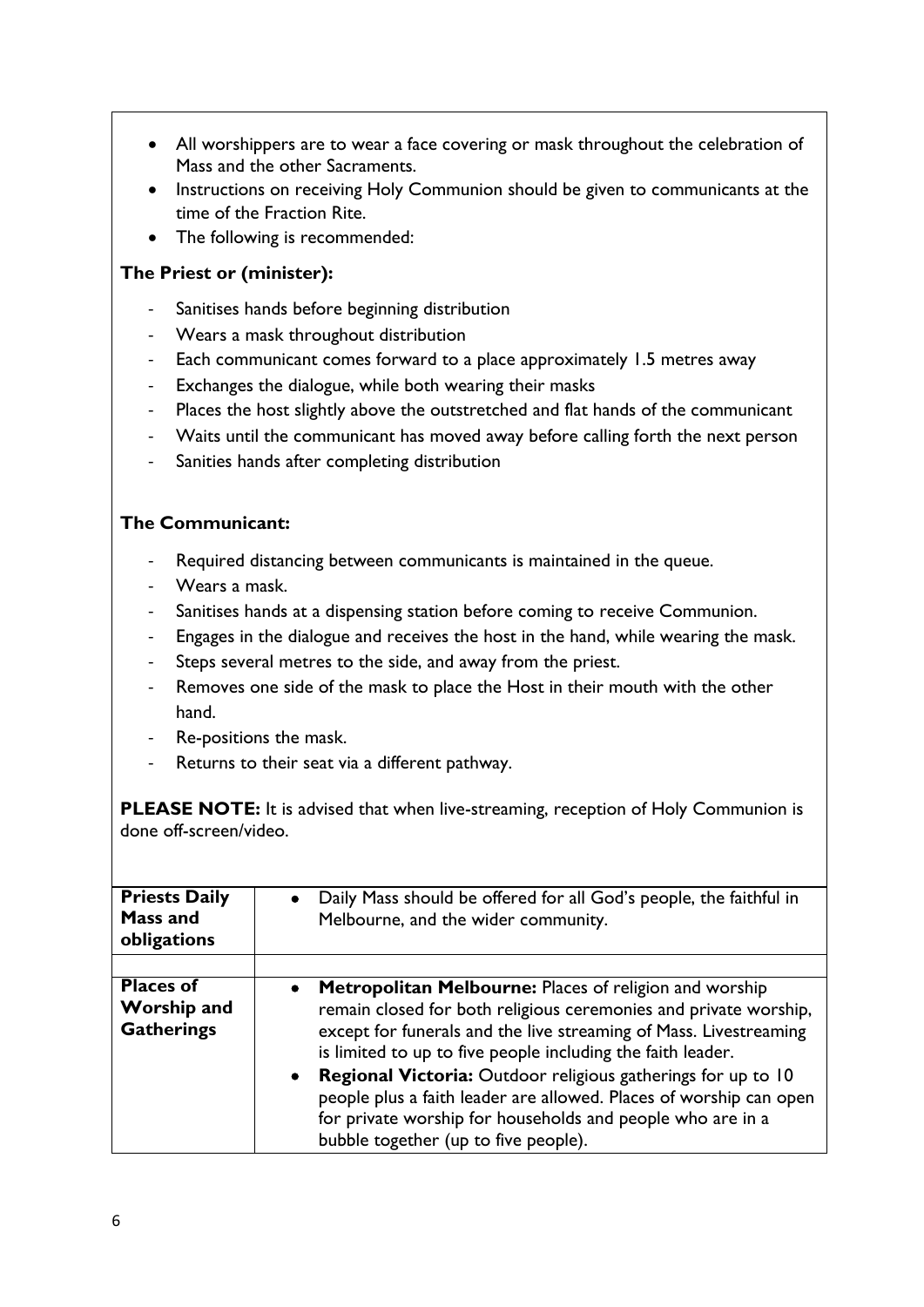| <b>Baptisms</b> | For Metropolitan Melbourne: may be celebrated under the               |
|-----------------|-----------------------------------------------------------------------|
|                 | outdoor gathering limits. Note specific hygiene around use of oils    |
|                 | and water. This allows for 5 people including the faith leader        |
|                 | outdoors (a child under 12 months not included), meeting all          |
|                 | hygiene and distancing precautions and recording names and            |
|                 | contact details of all present. In emergency situations priests and   |
|                 | deacons must make themselves available for Baptism. In extreme        |
|                 | circumstances any lay person can validly baptise using water and      |
|                 | the Trinitarian formula. (Can 861 §2);                                |
|                 | For Regional Victoria: Baptisms may be may be celebrated<br>$\bullet$ |
|                 | under the worship for household's direction (a total of 5             |
|                 | including the celebrant with a child under 12 months not included     |
|                 | in the number); or the outdoor gathering for 10 plus a celebrant.     |
|                 | Note specific hygiene around use of oils and water.                   |
|                 | • Numbers dependent on indoor or outdoor celebrations (see            |
|                 | above).                                                               |
|                 | • CONTACT DETAILS are required for all attendees- and must            |
|                 | include: First Name + Contact Number + date and time at which         |
|                 | the person attended the place of worship;                             |
|                 | • Baptism by immersion or baptisms using already blessed water        |
|                 | is to be avoided. Fresh water is to be used in every individual       |
|                 | instance of baptism, and immediately drained afterwards.              |
|                 | • Social distancing of all attendees; all (excluding baby) wear       |
|                 | masks throughout.                                                     |
|                 | • Fresh water is blessed and used for each baptism.                   |
|                 | • The child to be baptised is held by the parents throughout.         |
|                 | • The welcoming blessing of the child is done by the priest           |
|                 | without touching the child.                                           |
|                 | • The two anointings are done using single-use cotton buds.           |
|                 | • The water is poured by the priest above the head of the child.      |
|                 | • The dressing of the child in a white garment is done by the         |
|                 | parents.                                                              |
|                 | • The lighting of the candle is done by the person holding the        |
|                 | candle.                                                               |
|                 | • Hygiene precautions must be maintained throughout;                  |
|                 | • if indoors, doors must remain closed to prevent public access;      |
|                 | • Following a Baptism indoors, the church must be cleaned in          |
|                 | accordance with the guidance on routine environmental cleaning        |
|                 | and disinfection in the community, available at:                      |
|                 | https://www.health.gov.au/resources/publications/coronavirus-         |
|                 | covid-19-information-about-routine-environmental-cleaning-and-        |
|                 | disinfection-in-the-community                                         |
|                 |                                                                       |
| <b>Weddings</b> | Metropolitan Melbourne: Permitted in outdoor public spaces            |
|                 | allowed with up to 5 people (the couple and the two witnesses).       |
|                 | The faith leader and children under 12 months not included;           |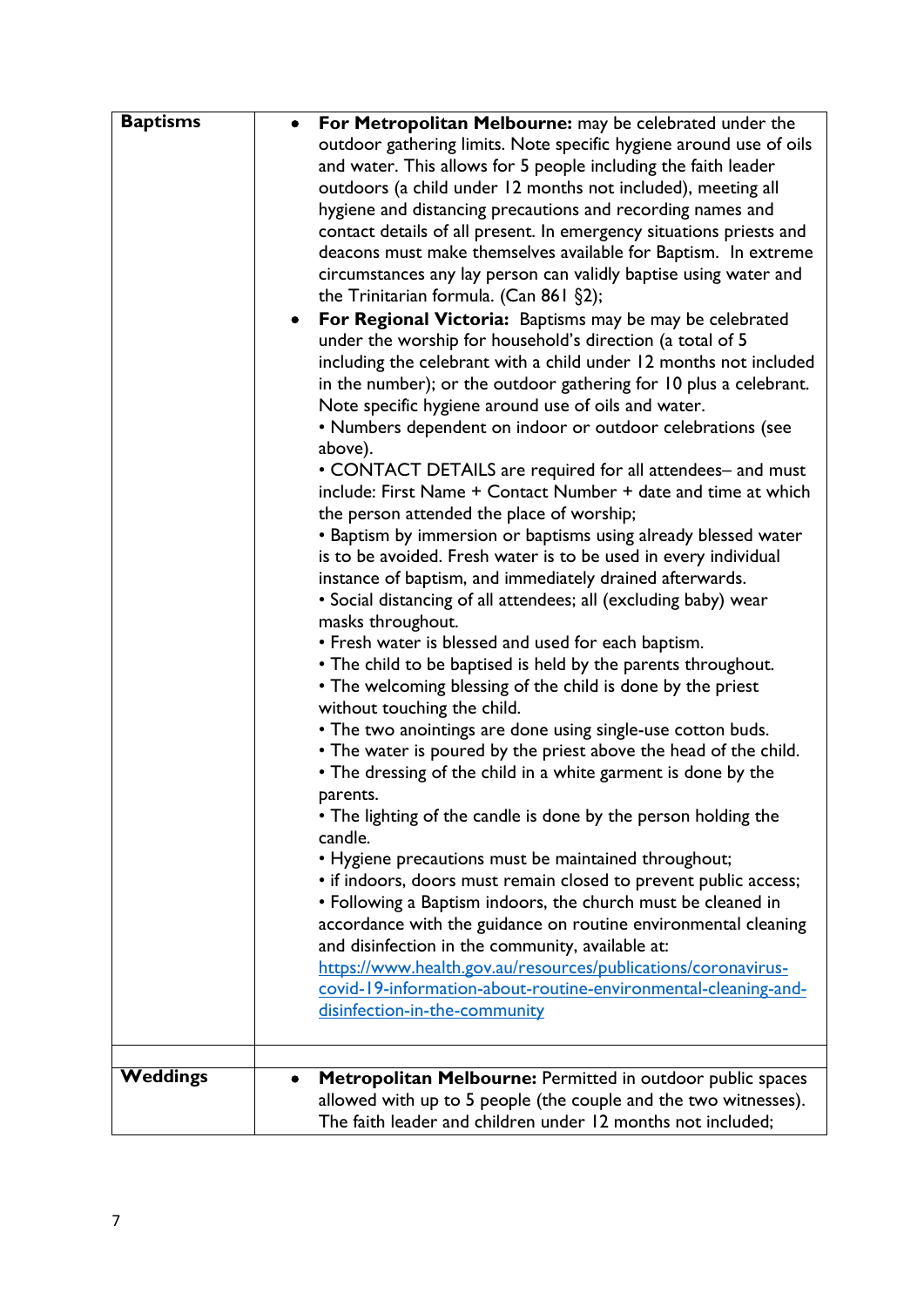|                 | Regional Victoria: Where weddings are permitted, up to 10<br>people may attend a wedding which includes the couple, the<br>celebrant and two witnesses:<br>CONTACT DETAILS are required for all attendees- and must<br>include: First Name + Contact Number + date and time at which<br>the person attended the place of worship;<br>Physical distancing and building capacity limits must be maintained<br>٠<br>at all times;<br>Hygiene precautions must be maintained throughout;<br>Doors must remain closed to prevent public access;<br>$\bullet$<br>No lingering outside the church following the wedding;<br>Following a wedding, the church must be cleaned in accordance<br>$\bullet$<br>with the guidance on routine environmental cleaning and<br>disinfection in the community, available at:<br>https://www.health.gov.au/resources/publications/coronavirus-<br>covid-19-information-about-routine-environmental-cleaning-and-<br>disinfection-in-the-community                                                                                                                                                                                                                                                                                                                                                                                                                           |
|-----------------|----------------------------------------------------------------------------------------------------------------------------------------------------------------------------------------------------------------------------------------------------------------------------------------------------------------------------------------------------------------------------------------------------------------------------------------------------------------------------------------------------------------------------------------------------------------------------------------------------------------------------------------------------------------------------------------------------------------------------------------------------------------------------------------------------------------------------------------------------------------------------------------------------------------------------------------------------------------------------------------------------------------------------------------------------------------------------------------------------------------------------------------------------------------------------------------------------------------------------------------------------------------------------------------------------------------------------------------------------------------------------------------------------------|
|                 |                                                                                                                                                                                                                                                                                                                                                                                                                                                                                                                                                                                                                                                                                                                                                                                                                                                                                                                                                                                                                                                                                                                                                                                                                                                                                                                                                                                                          |
| <b>Funerals</b> | Metropolitan Melbourne: Up to 10 mourners may attend<br>$\bullet$<br>funeral in a place of worship as well as the minimum number of<br>people required for the funeral, including the members of the<br>funeral company. Children who are under one year of age are not<br>counted in the 10-person limit;<br>Regional Victoria: Up to 20 mourners may attend funeral in<br>a place of worship as well as the minimum number of people<br>required for the funeral, including the members of the funeral<br>company. Children who are under one year of age are not<br>counted in the 20 person limit;<br>CONTACT DETAILS are required for all attendees- and must<br>include: First Name + Contact Number + date and time at which<br>the person attended the place of worship;<br>Physical distancing and building capacity limits must be maintained<br>at all times;<br>Hygiene precautions must be maintained throughout;<br>Doors must remain closed to prevent public access.<br>٠<br>No lingering outside the church following the funeral;<br>Following a funeral, the church must be cleaned in accordance<br>٠<br>with the guidance on routine environmental cleaning and<br>disinfection in the community, available at:<br>https://www.health.gov.au/resources/publications/coronavirus-<br>covid-19-information-about-routine-environmental-cleaning-and-<br>disinfection-in-the-community |
|                 | It will not be possible to organise any refreshments in the Parish<br>hall or centre after the funeral is concluded.<br>Permission is granted to hold the funeral Liturgy in a funeral                                                                                                                                                                                                                                                                                                                                                                                                                                                                                                                                                                                                                                                                                                                                                                                                                                                                                                                                                                                                                                                                                                                                                                                                                   |
|                 | parlour, if the family so wish.                                                                                                                                                                                                                                                                                                                                                                                                                                                                                                                                                                                                                                                                                                                                                                                                                                                                                                                                                                                                                                                                                                                                                                                                                                                                                                                                                                          |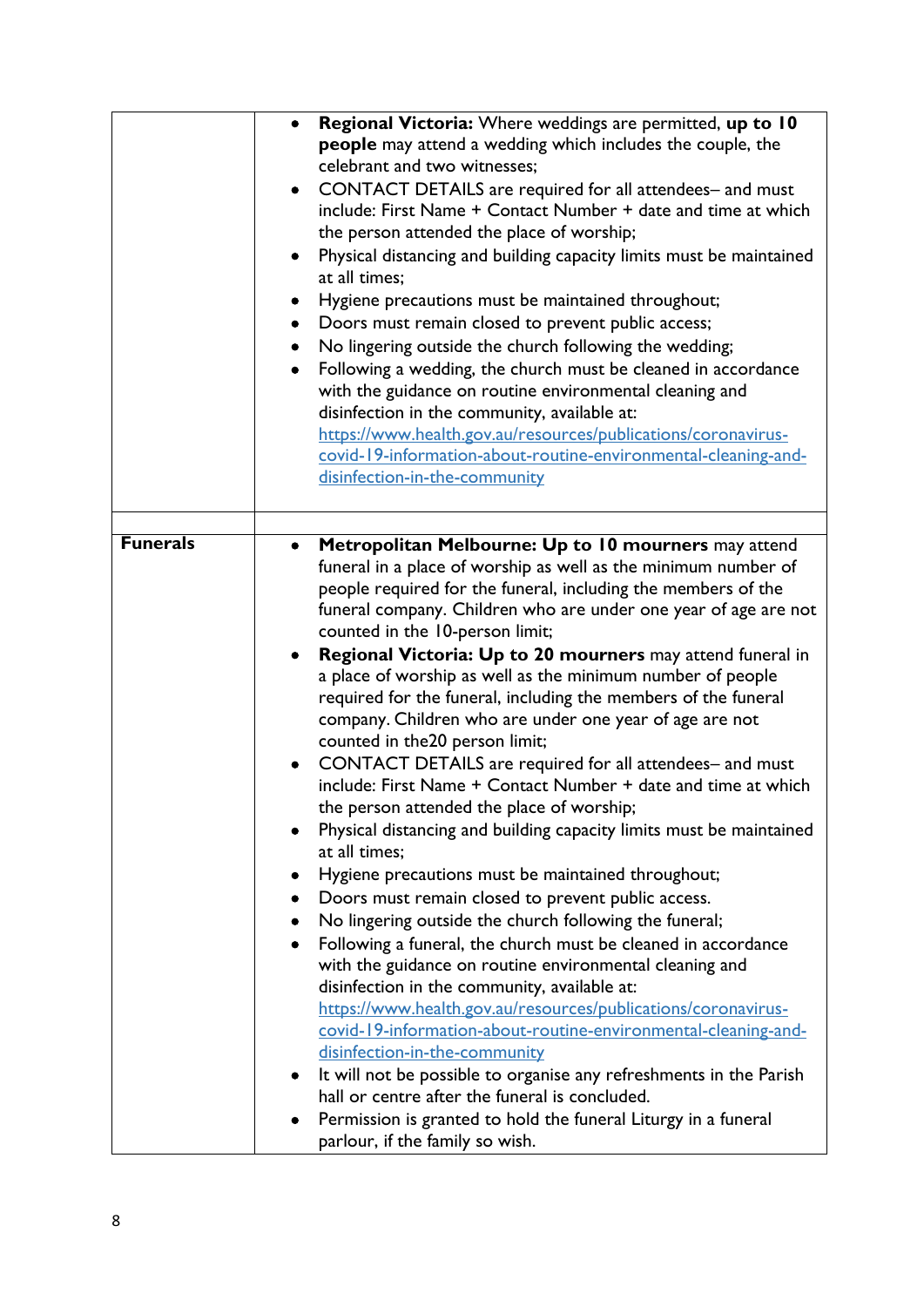|                                                          | Families may wish to arrange a larger Memorial Mass at a later<br>date, and after the public emergency and relevant social                                                                                                                                                                                                                                                                                                                                                                                                                                                                                                                                                                                                                                                                                                                                                                                                                                                                                                                                                                                                                                                                                                                                                                 |
|----------------------------------------------------------|--------------------------------------------------------------------------------------------------------------------------------------------------------------------------------------------------------------------------------------------------------------------------------------------------------------------------------------------------------------------------------------------------------------------------------------------------------------------------------------------------------------------------------------------------------------------------------------------------------------------------------------------------------------------------------------------------------------------------------------------------------------------------------------------------------------------------------------------------------------------------------------------------------------------------------------------------------------------------------------------------------------------------------------------------------------------------------------------------------------------------------------------------------------------------------------------------------------------------------------------------------------------------------------------|
|                                                          | restrictions have passed.                                                                                                                                                                                                                                                                                                                                                                                                                                                                                                                                                                                                                                                                                                                                                                                                                                                                                                                                                                                                                                                                                                                                                                                                                                                                  |
| <b>Penance</b>                                           | Only the First Rite of Penance (individual confession and<br>absolution) can be celebrated, because of the restrictions on<br>numbers. The outdoor permits allowances may offer ways to<br>bring this important sacrament to our people. All hygiene and<br>distancing measures must be met.<br>If there arises an urgent need to impart sacramental absolution to<br>several people together out of grave necessity (eg. to a group of<br>persons in a hospital setting who are dying from Coronavirus),<br>then permission is to be sought from the Regional Vicar. The<br>provisions of Can.961 and 962 are to be met and applied for<br>validity.                                                                                                                                                                                                                                                                                                                                                                                                                                                                                                                                                                                                                                      |
| <b>Pastoral and</b><br><b>Sacramental</b><br>Visitation. | It is important that the Sacrament of Anointing be available to<br>those seriously ill and in danger of death, and may be given on<br>request.                                                                                                                                                                                                                                                                                                                                                                                                                                                                                                                                                                                                                                                                                                                                                                                                                                                                                                                                                                                                                                                                                                                                             |
| <b>Communion</b><br>to, and<br>Anointing of,<br>the Sick | <b>Homes:</b> Faith leaders may visit someone in their home on<br>request to share spiritual ministry (or equivalent religious<br>services) to provide care and support to a person who is at the<br>end of their life. It is critical measures like face coverings and<br>physical distancing are observed, and that the travel to the<br>person's home and the visit are limited to what is reasonably<br>required and necessary (e.g. only required attendees should<br>visit and just for the service).                                                                                                                                                                                                                                                                                                                                                                                                                                                                                                                                                                                                                                                                                                                                                                                |
|                                                          | <b>Hospitals or Care Facilities:</b><br>Faith leaders may visit someone in a hospital or care facility to<br>share spiritual ministry (or equivalent religious services) to<br>those who are at the end of their life, or if it would support a<br>patient or resident with their emotional or mental wellbeing,<br>in line with other visiting restrictions and if this support cannot<br>be provided remotely. It is important to note that strict limits<br>on visitors apply in these circumstances. It is critical measures<br>like face coverings and physical distancing are observed and<br>these visits are limited to what is reasonably and necessary (e.g.<br>a visit has been requested by a patient). Such services can also<br>be provided using video or live streaming, depending on<br>religious tradition.<br>In general circumstances, if a Priest is requested to visit the home<br>of a sick and dying person, he must take every precaution in<br>relation to those who may be contagious.<br>Holy Communion is not to be given to anyone in their homes or<br>care facilities, including the sick and homebound, except as<br>Viaticum for the dying, which may be administered only by Priests<br>and Deacons, and complying with all hygiene precautions and the |